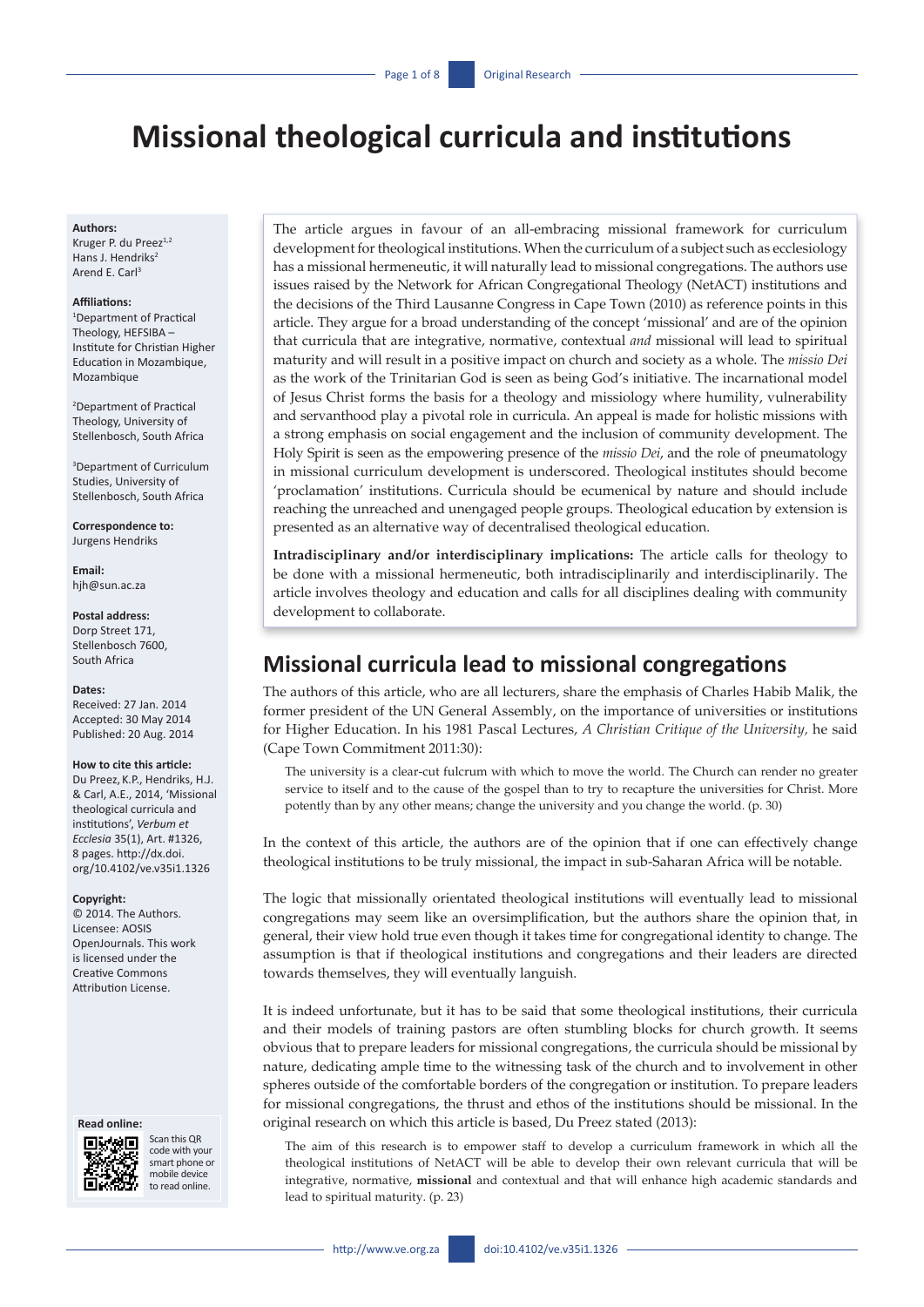### **The Third Lausanne Congress on World Evangelism**

The authors regard the booklet, *The Cape Town Commitment: A confession of faith and a call to action,* (2011:9–30), and the special section, Theological Education and Mission, as important in the argument for missional curricula. According to our knowledge, the call for missional curricula has not yet been taken up scientifically by theological institutions in sub-Saharan Africa. This article serves as an attempt to adhere to this call and to motivate institutions to follow an all-embracive, missional, curriculum approach. The booklet (The Cape Town Commitment 2011:52) states that theological education should be intrinsically missional '… since its place within the academy is not an end in itself, but to serve the mission of the Church in the world'. According to this declaration, theological education should stand in partnership with all forms of missional engagement. It then calls on all theological institutions to redesign their curricula to be more missional (The Cape Town Commitment 2011):

We urge that institutions and programs of theological education conduct a 'missional audit' of their curricula, structures and ethos, to ensure that they truly serve the needs and opportunities facing the Church in their cultures. (p. 52)

This congress brought together 4200 leaders from 198 countries and extended to hundreds of thousands more participating in meetings around the world and online. In their preface to the booklet (*The Cape Town Commitment* 2011:5), S Douglas Birdsall, the Executive Chairman, and Lindsay Brown, the International Director, state the following as their goal:

To bring a fresh challenge to the global Church to bear witness to Jesus Christ and all his teachings – in every nation, in every sphere of society, and in the realm of ideas. (p. 5)

We intend to use the issues raised by the NetACT institutions and the content of the Confession of Faith and Call of Action (The Cape Town Commitment 2011:9–30) by the Third Lausanne Congress on World Evangelism as reference points in this article. We argue for a broad understanding of the concept 'missional' and are of the conviction that curricula that are integrative, normative, contextual but also missional will lead to maturity and will result in a positive impact on the church and the society as a whole.

After the Third Congress on World Evangelism in Cape Town in 2010, a Lausanne theological training committee was appointed. It was given the responsibility to organise, together with the World Reformed Fellowship and the management of the International Council of Evangelical Theological Education (ICETE) and the World Evangelical Alliance (WEA), an international consultation on theological education. This conference took place at the Gordon-Conwell Theological Seminary in Boston, USA, during the first week of June 2012. Sixty-three rectors and senior academics from 31 countries took part to discuss contemporary global needs and trends and to consider new ways of possible cooperation.

Dr Flip Buys from the Reformed Church in South Africa was invited as part of the executive of the World Reformed Fellowship (WRF). He sent us an unpublished report of his impressions and the matters on which the conference agreed. We reflect selectively on some of these:<sup>1</sup>

- According to this illustrious group, theological training is still often trapped in a 'Christianity' paradigm with the thought that all that is needed is to shepherd established churches whilst ignoring the immediate context of churches that has become the mission field. It is as if many churches and theological institutions are not aware of dwindling and dying churches, growing agnosticism and disbelief and the revival of spiritualism, occultism and even hostility towards Christ and the church. Many theological institutions continue to train in an inward-oriented thinking paradigm and are not preparing future leaders to reach outside of their comfort zones.
- Full-time residential theological institutions are becoming too expensive to be sustainable. Only a very small part of the gifted potential leaders of the church are receiving training. This is hindering church growth. This model of pastor training struggles all over the world to attract sustainable numbers of students for training. Very large and ancient seminaries and theological schools and universities in Europe and the USA are struggling and even closing their doors. New models for distance learning should be designed and implemented.
- The ethos of an educational institution should create an atmosphere for growth in godliness and the development of missional compassion and vision. A question that should for example be asked is: do the prayers on a campus reflect an inside-oriented vision and subtly stimulate a 'consumer mentality' amongst students or do their prayers breathe a true compassion for the more than 6000 population groups and more than one billion people in the world who have never heard the gospel?
- Insensitivity and a 'do not care' mentality towards poverty in theological training do not reflect the heart of the living God to the poor.
- No matter how important academic research, it may not be the highest priority for training institutions as this leads to an intellectual religion and turns out to be an obstacle for the missional growth of the church. The growth towards spiritual maturity and an increasing zeal to serve and to love the Lord and to serve others, as part of God's mission (*missio Dei*), should be the highest purpose of theological education.

In an attempt to address the above issues, some empirical research was done amongst NetACT-affiliated institutions.

## **Empirical research on missional awareness**

Empirical research was done within 10 NetACT theological institutions of Reformed or Presbyterian tradition in Angola, Kenya, Malawi, Mozambique, Namibia, Zambia

<sup>1.</sup>For further information, the reader can browse the following URL: [http://www.](http://www.lausanne.org/en/multimedia/videos/theological-education-videos.html) [lausanne.org/en/multimedia/videos/theological-education-videos.html](http://www.lausanne.org/en/multimedia/videos/theological-education-videos.html)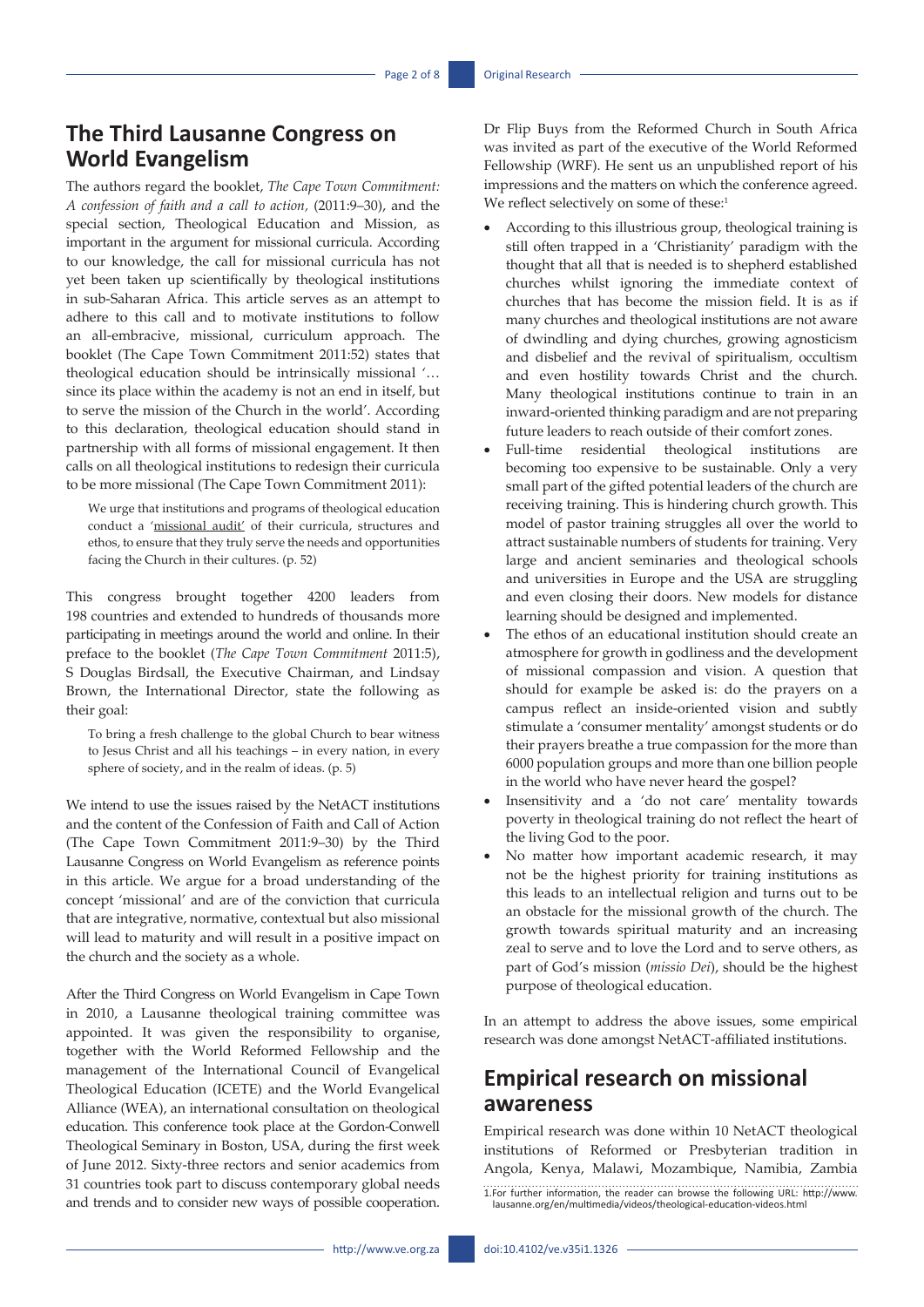and Zimbabwe. Through the distribution of questionnaires at curriculum development workshops, an attempt was *inter alia* made to establish the missional awareness of the different NetACT institutions and to establish to what extent such awareness is reflected in their curricula.

The following main conclusions were drawn from the questionnaires regarding a missional approach by NetACT institutions:

- Though the institutions are in favour of a holistic missional approach as an integral part of their curricula, they admit that their curricula cannot be described as missionally orientated.
- Institutions do not regard their campuses as centres for reaching the community.
- Much more can be done to include studies on the unreached people groups.
- Community development forms part of the majority of the curricula.
- Practical work of students in churches and communities is receiving due attention.
- The study of traditional religions in Africa and the planting of new churches or congregations are high on the priority list of the institutions.

In the argument for an all-embracing missional curriculum, missiology as discipline plays an important role. According to Tennent (2010:192), missiology is currently serving as the major source of the global theological renewal. Some concept clarifications related to missiology are, however, first needed.

## **Concept clarification related to missiology as discipline**

The word *missionary* normally refers to a person who engages in missions, usually in a culture other than his or her own. We plead for a broader concept of the word missionary as including all members of a church with a witnessing zeal.

*Missional theologians:* Kritzinger, Meiring and Saayman (1994) talk about the need for well qualified missional orientated theologians:

The difficulties of the mission field, the intricate problems to be faced, the challenges of Bible translation, and reacting to the needs of young churches, all these call for well-qualified theologians, the best a church can make available. (p. 60)

A *missional church:* such a church places its commitment to participate in God's mission in the world at the centre of its life and ministry (Van Gelder 2008:267). The same can then be said of a *missional theological institution*. Mission is therefore not only an activity or part of a curriculum. Rather it should be at the centre of the institution's identity participating in the life of the Trinity (Van Gelder 2008:267).

*The missiological focus of the Bible:* to say that the Bible has a missiological focus and that everything is really 'all about mission' does not mean in this research that one tries to find

something relevant to evangelism in every verse of the Bible. Rather, one refers to something deeper and wider in relation to the Bible as a whole that is missional by nature.

The concept *missio Dei* needs some more clarification. *Missio Dei* can literally be translated by 'the mission of God', which is in line with the main emphasis of this study. Mission is more about God and who he is than about us and what we do (Tennent 2010:55). Mission in this research refers in the first place to God's redemptive and historic initiative in this world, quite apart from any actions or tasks or strategies or initiatives that the church or individuals undertake. We consider as fundamentally sound the idea of understanding mission through the lens of the *missio Dei,* and we propose it as a framework for a sound curriculum. Following this line of thinking, a biblical missiology should be built on the foundation of a Trinitarian theology. Typically, it should be simultaneously God centred, Kingdom focused and church based. Church is more than the institution. Here it refers to the faith community being salt of the earth and light of the world as Keifert (2006) says:

The mission of God is far greater than the church, as the Reign of God is greater than the church; however, the mission of God needs a church, among many other institutions, to carry out God's mission. (p. 166)

### **A Trinitarian missional hermeneutic**

According to David Bosch in his *magnum opus, Transforming mission: Paradigm shifts in theology of missions* (1991), the general approach to support missions included profusely quoting biblical texts rather than seeing the entire Bible as revealing the missionary nature of God in relationship to the world. From his perspective, all theology should be regarded as fundamentally missional because biblical theology reveals God as a missionary God. This approach is also echoed by Timothy Tennent in his book *Invitation to world missions: A Trinitarian missiology for the twenty-first century* (2010).

Instead of using just texts to provide a foundation for missions, Wright (2006:48) proposes what he calls a 'missional hermeneutics' that sees the whole of Scripture as a 'missional phenomenon' (Wright 2006:48). According to him, 'a missional basis of the Bible' (Wright 2006:62) becomes apparent only when one shifts one's paradigm of missions from an anthropocentric (or ecclesiocentric) conception to a radically theocentric worldview. Missions, therefore, arises not simply as a response of obedience to a command given to the church but as an invitation to participate with God in his redemptive work in the world. Kevin Vanhoozer calls this unfolding narrative a 'theodrama' or 'God's drama', which, he argues, is essentially missional, consisting of a series of historical entrances and exoduses like incarnation, crucifixion, resurrection, ascension and Pentecost (Vanhoozer 2006:110).

Trinitarian missiology serves as the foundation for an all-embracing missional curriculum of theological institutions. One therefore needs to explore this more.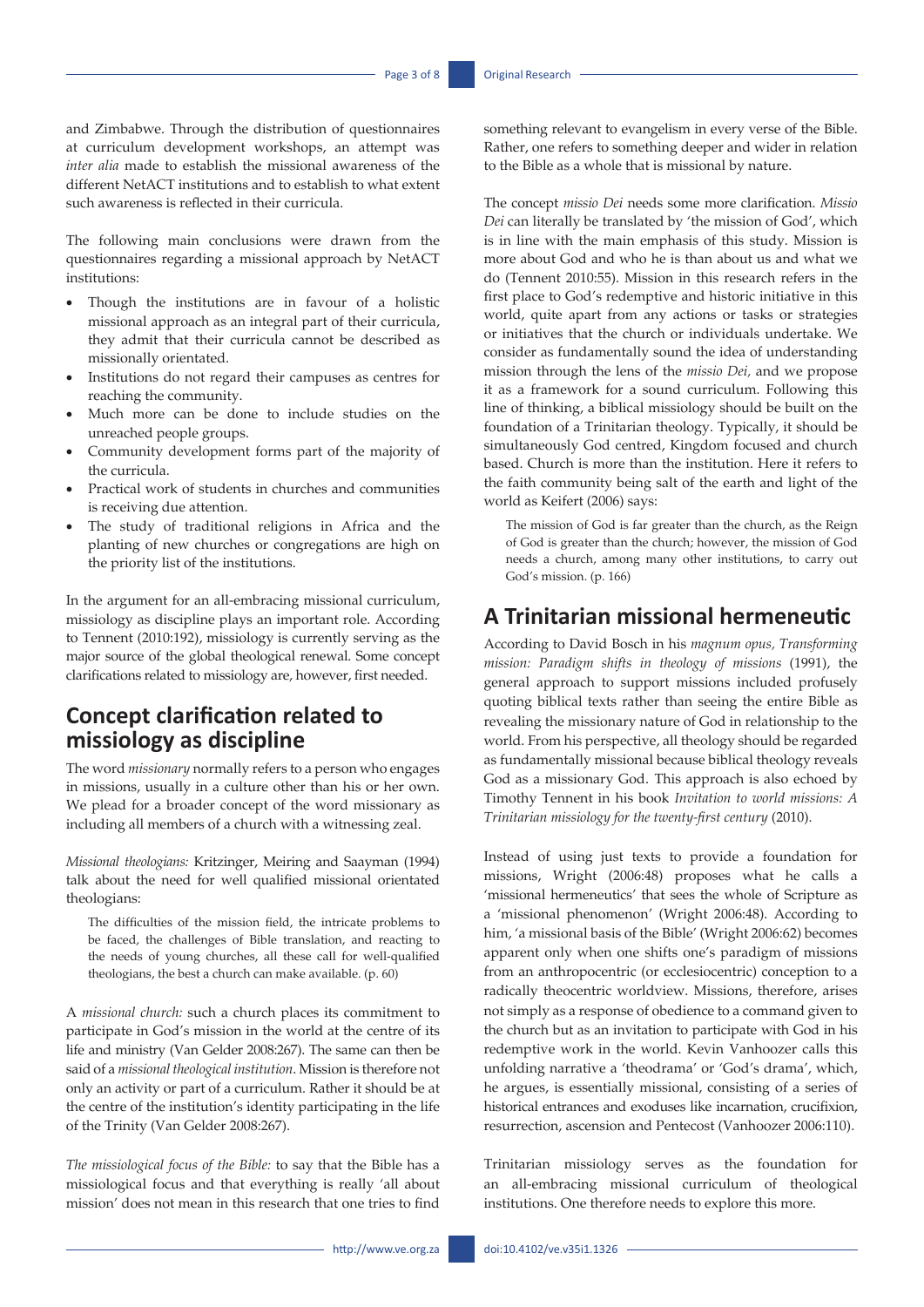## **God the Father: The source, initiator and telos of the** *missio Dei***: Curriculum implications**

The liberating news that the source of mission is in the loving fatherly heart of God should be emphasised in curricula to eradicate perceptions that mission work originates from Western missionaries. To do mission work and evangelism is to reflect the missional heart and glory of God the Father and not to obey or please the church.

## **God the Son: The incarnation of the**  *missio Dei:* **Curriculum implications**

The incarnation model of Jesus should be 'embodied' and followed by theological institutions and should be the underscoring principle when writing curricula. Theological institutes should identify themselves with the concept of being 'missional institutions'.

Under the theme *Walk in humility, rejecting the idolatry of power*, the Cape Town Commitment (Lausanne Congress Third 2011:62) notes: 'In a world of greed, power and abuse, God is calling his Church to be the place of gentle humility and selfless love among its members.'

The model that the church and theological institutions should try to live up to is a model of humility and selfless love according to the incarnational model of Jesus. This leadership style should form the basis of the formal and the so-called 'hidden' curricula of theological institutions. The model for the practice of authority for the church is Jesus himself, whose authority was a paradoxical authority to the very last, an authority which in its unprotectedness and vulnerability turns any other type of authority upside down (Lohfink 1985:117).

Lecturers should teach and demonstrate to students that this servanthood lifestyle should extend to their ministries but also to their marriage and family lives as well as to their socioeconomic relationships. In this unprotected, vulnerable, servanthood style, missions should be done in a holistic way and curricula should reflect this.

#### **Holistic missions and holistic curricula**

The temptation to draw a distinction between 'evangelism' and 'social action' is, unfortunately, always lurking, given a strong pietistic and dualistic tendency in many churches and theological institutions in sub-Saharan Africa. The temptation to concentrate only on 'relief' work is in reality quite often an easy form of escapism. For this reason, it is perhaps proper to quote part of the statements of the 1974 Lausanne Covenant that dealt with exactly this problem (Lausanne Covenant 1974):

We affirm that evangelism and socio-political involvement are both part of our Christian duty … The message of salvation implies also a message of judgment upon every form of

alienation, oppression and discrimination, and we should not be afraid to denounce evil and injustice wherever they exist. When people receive Christ they are born again into his kingdom and must seek not only to exhibit but also to spread its righteousness in the midst of an unrighteous world. The salvation we claim should be transforming us in the totality of our personal and social responsibilities. Faith without works is dead. (n.p.)

The duty of the church and theological institutions to have a courageous prophetic voice in the face of injustices speaks for itself. The duty to sometimes confront authorities and even the government of the day is not addressed here but flows naturally from the holistic approach of doing missions.

There are three key features in Article 5 of the Lausanne Covenant that were quoted in part above and that deserve to be highlighted:

- Firstly, the Lausanne Covenant properly places social action within a theological context, linking it to the doctrines of God, reconciliation, righteousness and the fact that all men and women are created in the image of God.
- • Secondly, the statement affirms that evangelism and social action are not 'mutually exclusive', thereby laying the groundwork for an integrated view of how the person and work of Christ are reflected in the life and witness of the church.
- Finally, at the heart of the statement is an expression of *metanoia*, or repentance, for the church's failure consistently to live according to the biblical witness to social action and the struggle for justice on behalf of the oppressed (Tennent 2010:393).

The world needs the full ministry of the church, the Word and the deeds if it is to 'hear' the gospel. Tite Tienou (as cited by Gustafson 1998) calls for an 'alive' evangelism to accompany social transformation:

Social transformation is part of the message of and a natural outgrowth of evangelism … but it will likely not take place through a dead evangelism: Evangelism will likely not result in social transformation unless the church and Christian community witness by their lifestyles that they have been transformed. If we really mean business let us deflate our empty words and inflate out actions. (p. 132)

There should not be a dualism in the curriculum between pastoral work and social work. Community development should be an important subject. Students should be encouraged to use their prophetic voices diplomatically but also courageously as far as social and political injustices are concerned. They should be prophetic during their studies but especially as part of their later ministries.

## **God the Holy Spirit: The empowering presence of the**  *missio Dei*

The Cape Town Commitment (Lausanne Congress Third 2011) emphasises the importance of the guidance and power of the Holy Spirit in missions: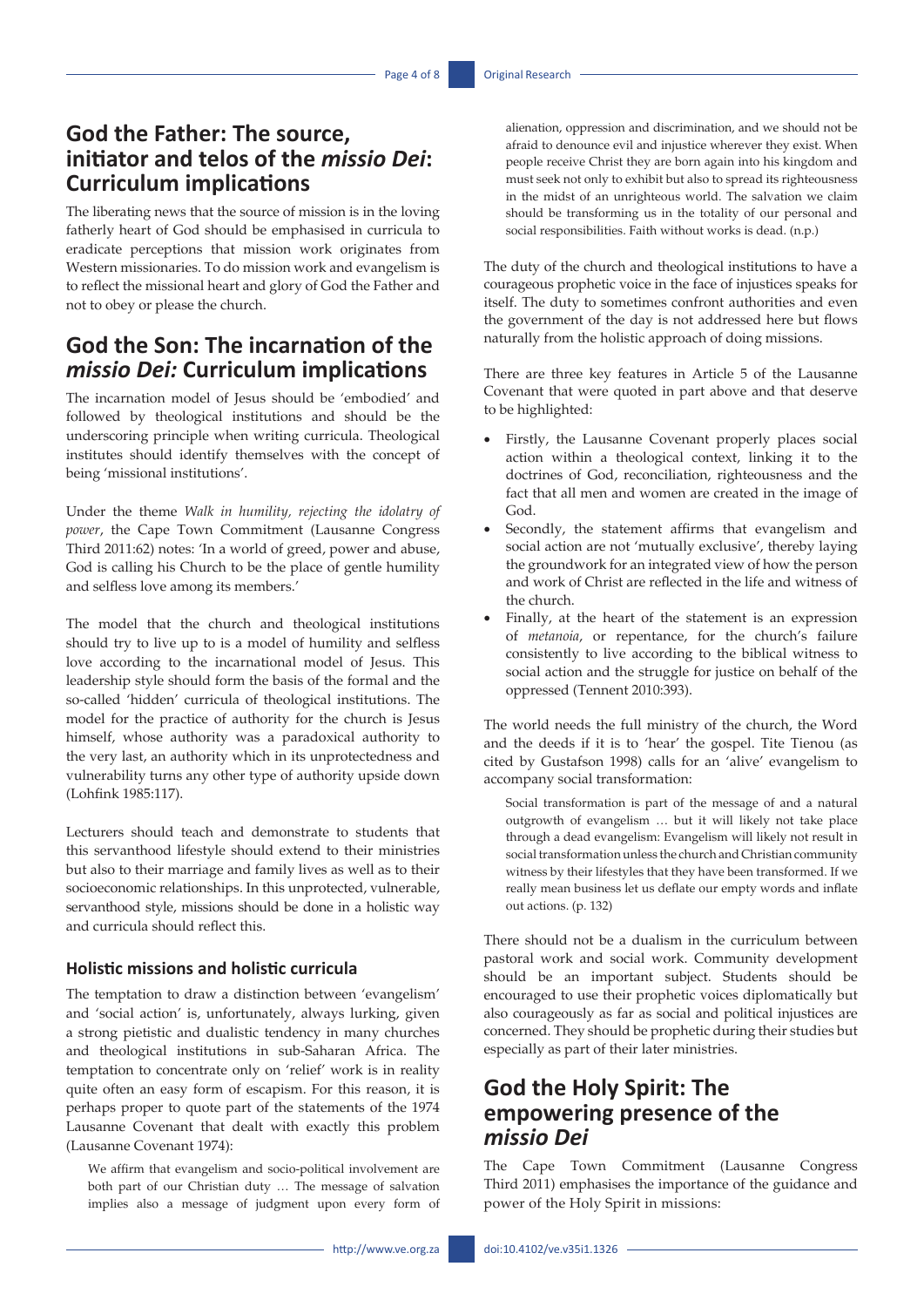Without the convicting work of the Spirit of Christ, our witness is in vain. Without the gifts, guidance and power of the Spirit, our mission is mere human effort. And without the fruit of the Spirit our unattractive lives cannot reflect the beauty of the gospel. (p. 15)

The theological institutes should see themselves not only as learning institutes but also as proclamation institutes under the guidance of the Holy Spirit. The work of the Holy Spirit should be an integrated part of not only systematic theology but also of missiology and congregational studies. Students should realise that their engagement in ministry and therefore in missions is pointless and fruitless without the presence, guidance and power of the Holy Spirit. This is true of missions in all its dimensions: evangelism, bearing witness to the truth, discipling, peace-making, social engagement, ethical transformation, caring for creation, overcoming evil powers, casting out demonic spirits, healing the sick, suffering and enduring under persecution (Lausanne Congress Third 2011:16).

One of the central duties of the Holy Spirit is to guide the church 'into all truth'. One can say that the Holy Spirit is the great teacher or catechist. The underdeveloped doctrine of the Holy Spirit and the lack of contextualisation have limited the church's ability to integrate missionary training with important biblical themes such as the role of persecution or the role of signs and wonders or the expulsion of demons in the proclamation of the gospel. Even a casual reading of the book of Acts reveals that signs and wonders, persecution and the expulsion of demons often accompany and attest to the faithful preaching of the gospel. Churches and theological institutions in sub-Saharan Africa are more aware of the latter but often fail to include these elements in their theological curricula. It is obvious that a missional curriculum should also be contextual.

A missional curriculum should be the natural outcome of a missionally driven church and, thus, a missional curriculum and a missional church are interdependent. The missional curriculum should envisage the characteristics of a missional ecclesiology.

### **The need for a missional ecclesiology**

When one says 'missions', one also says 'church'. The church takes the Good News to the world. Ecclesiology should form an essential part of writing a missional framework for curriculum development.

In a missionally orientated church, believers can grow towards spiritual maturity. In missionally orientated theological seminaries, students can follow a relevant, globally focused, contextualised curriculum.

Within the Reformed tradition, ecclesiology, church history and church polity did not have a *missio Dei* hermeneutic. The purpose of this section is to explore the role of ecclesiology

that lies at the heart of many of the most pressing issues in contemporary missiology. According to Tennent (2010:434), ecclesiology has lagged far behind other branches of theology in missionary writings. Keifert insists that a missional church should move beyond being just a spiritual gas station providing spiritual services. It should move beyond forming a tight knit Christian community. 'A missional church focuses on being mission, not just doing mission' (Keifert 2006:166).

There is a growing awareness that the local congregation should be the basic unit of the Christian witness. Guder (2000:145) defines the local congregation as '… *the* vital instrument for the fulfilment of the missionary vocation of the Church'. Coleman (1981) emphasises the fact that Christian disciples are sent men and women:

Evangelism is not an optional accessory to our life. It is the heartbeat of all that we are called to be and to do. It is the commission of the church which gives meaning to all else that is undertaken in the Name of Christ. (p. 74)

Public worship, especially on Sundays, should be seen as a gathering of the mission community and should be open and welcoming to all (Guder 2000:174). In public worship, there should be regular celebrations of calling and commissioning. The intercessory prayer of the congregation should not only be directed to missionaries in the trenches far away but should also support the congregation's 'local missionaries'. Within the gatherings of the congregations, their experiences, challenges, disappointments and blessings should be reported and learned from. The ancient sense of the conclusion of public worship as the sending out of God's people, *ita, missa est* [go, you are sent], should be translated into the concrete forms of congregational life. The existing concept of an 'active church member' should mean a missional one.

The solution then for formalism and nominalism is that every Christian community should see itself as a community of missionaries. The leadership's responsibility to this community is to guide them to identify God's calling, to recognise the gifts and opportunities they have, to provide the biblical and theological training to incarnate the gospel in their particular fields and then to commission them to that ministry. Our structures of membership need to be transformed into disciplines of sending (Guder 2000:178).

This biblical insight should not only form part of the curriculum of missiology, but it should also be the *ponto de partida* [the point of departure] of disciplines such as systematic theology, ecclesiology and practical theology in general. It should be clear that, generally speaking, the institutional church needs a mind and heart conversion to comply with the demands of being a missional church.

#### **The distinction between clergy or professionalism and laity should be abolished**

Conn (1979:311–363) shows that the Reformation rediscovered the nature of the church and denied, in principle, the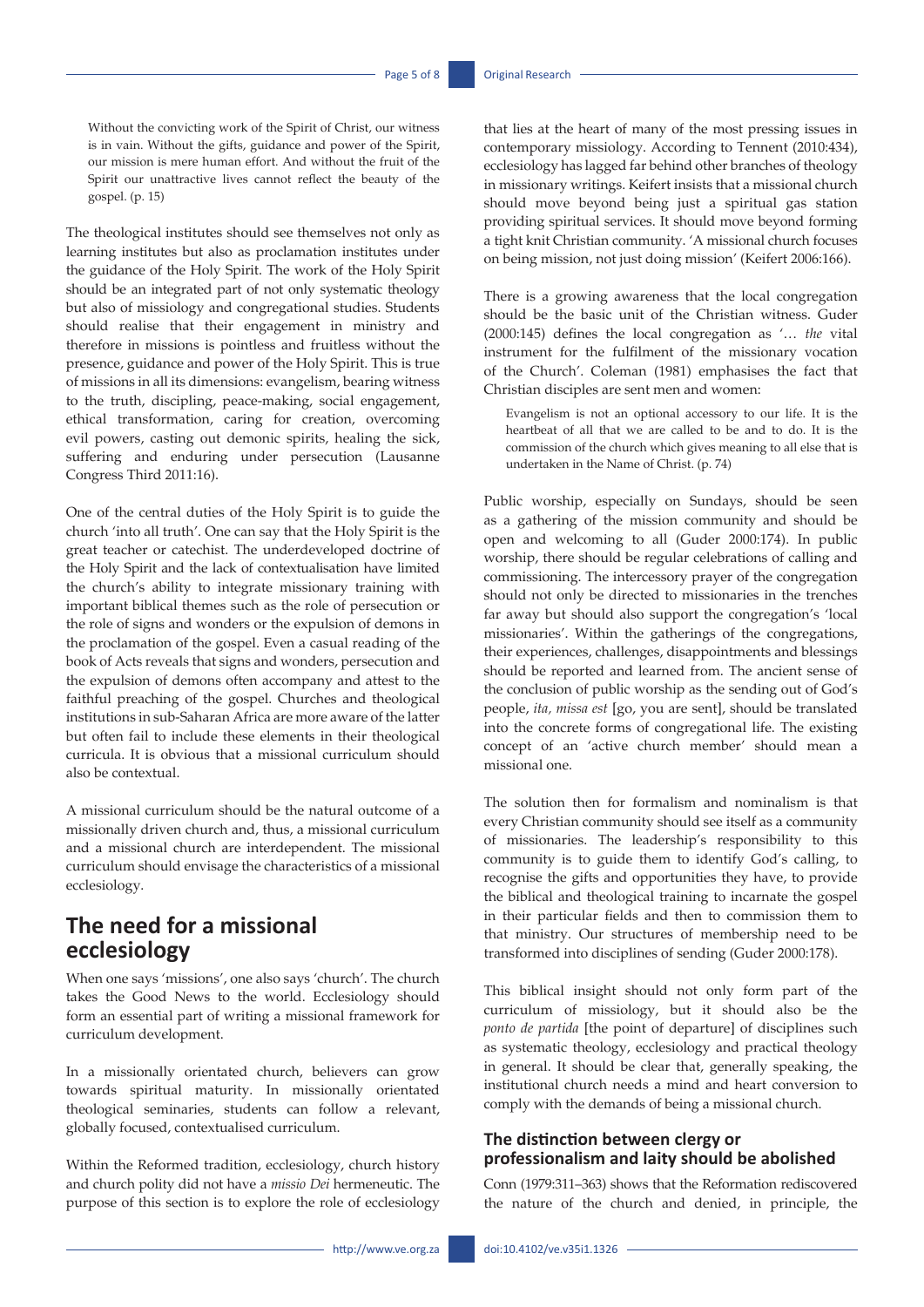distinction between clergy and laity. In practice, however, it did not happen because of professionalisation. According to Conn, Luther and Calvin failed to question radically the difference between the clergy and the laity.

The quite radical distinction between pastors and ordinary members is a reality in churches related to NetACT theological institutions. The role and status of missionaries kept the inequality in place. With independence, ordained national clerics maintained their professionalised role. Ultimately, leadership became defined not in terms of the service of gifts but in terms of salaried or non-salaried, ordained and unordained people. It led to a situation where a growing church was unable to financially support full-time clergy. The result in many parts of Africa was a hierarchy of unordained, academically ill-trained, poorly paid workers (Conn 1979:311–363).

The problem cannot be solved simply by ordaining those presently functioning as unordained pastors. Clericalism is not overcome by rejecting an ordained ministry or by downplaying its significance or task. The answer lies in training lay people to be missionaries '… in shops, villages, farms, cities, classrooms, homes, law offices, in counselling, politics, statecraft and recreation' (Burrows 1981:66).

If the church is to be missional, it follows that one should have *a theology of laity*. A theology of laity should break with the notion, so fundamental to the Enlightenment, that the private sphere of life should be separated from the public (Newbigin 1989:142). Moltmann (1975:11) says that the theology of the future should no longer only be a theology for priests and pastors but also for laity. He (Moltmann 1975) foresees that:

It will be directed not only towards divine service in the church, but also towards divine service in the everyday life of the world. Its practical implementation will include preaching and worship, pastoral duties and Christian community, but also socialization, democratization, education toward self-reliance and political life. (p. 11)

Students should constantly be reminded of what the church is, and they should be warned against an over-institutionalisation and a 'sinodocracy' where the synod or synodic committees have all the power to the detriment of the role of the local congregations and her members. The dangers of a culturally imprisoned church should be clear. Church polity should be written with the missional emphasis in mind.

In this process of becoming an incarnational, missional church, the place and duties of the ordinary members should be revisited. The theological education of the 'laity' should be the end-focus of all theological education.

## **The possibility of decentralised theological education**

One possibility for renewal in the area of training laity may be with TEE. One of the great assets of the movement of theological training by extension lies in the fact that it has not been restricted to either a clergy-training program or a lay-training program. We propose TEE as a possible model to address the problem of traditional theological training as reflected above.

TEE is a ministry-oriented model of church-leadership training, the primary purpose of which is to provide training for people who normally are already serving in church-leadership positions. Mulholland (1976:66) called it 'decentralized theological education'. And further: 'It is a field-based approach which does not interrupt the learner's productive relationship to society.' TEE is distinguished from traditional models of leadership training by several factors of which the most obvious one is the 'extension' element. As an extension program, the training is offered at a location near the student's home, eliminating the need to spend months or years in preparation at a Bible school or seminary. One of the main visions of the TEE model is '… to encourage and enable local leaders to develop their gifts and ministries without leaving their homes, jobs, communities, and local congregations' (Kinsler 1981:30). TEE is a flexible programme that is able to adjust to the needs and abilities of the students and can be developed and adapted to the local situation. Any program of this nature should be missional by nature.

The Gereformeerde Zendings Bond (GZB), the Reformed mission organisation from the Netherlands, signed an agreement with HEFSIBA ICHE in Mozambique in 2010. Their representative for TEE training, the Rev. Joram Oudshoorn, would dedicate 50% of his time to TEE training in the different congregations of the Reformed Church in Mozambique in the Mphatso Synod, and 50% would be dedicated to the training of students at HEFSIBA in missiology and in the TEE material and approach. The finalyear students are also doing their practical work with the Rev. Oudshoorn. This opens the possibility to integrate the TEE ethos and material into the curriculum of the theological institution.

The advantage of TEE is, according to Kinsler (1981:194), that it reaches out to the poor who '… could never attend a traditional seminary'.

A danger with programs such as TEE is that members may not be exposed to the rest of the Body of Christ. Ecumenism should thus form an integral part of the missional curriculum.

### **The church and ecumenical relations**

The High Priest prayer of Jesus in John 17:22–23 should serve as the rationale for ecumenical relations:

I gave them the same glory you gave me, so that they may be one, just as you and I are one: I in them and you in me, so that the world may know that you sent me and that you love them as you love me. (Good News Bible)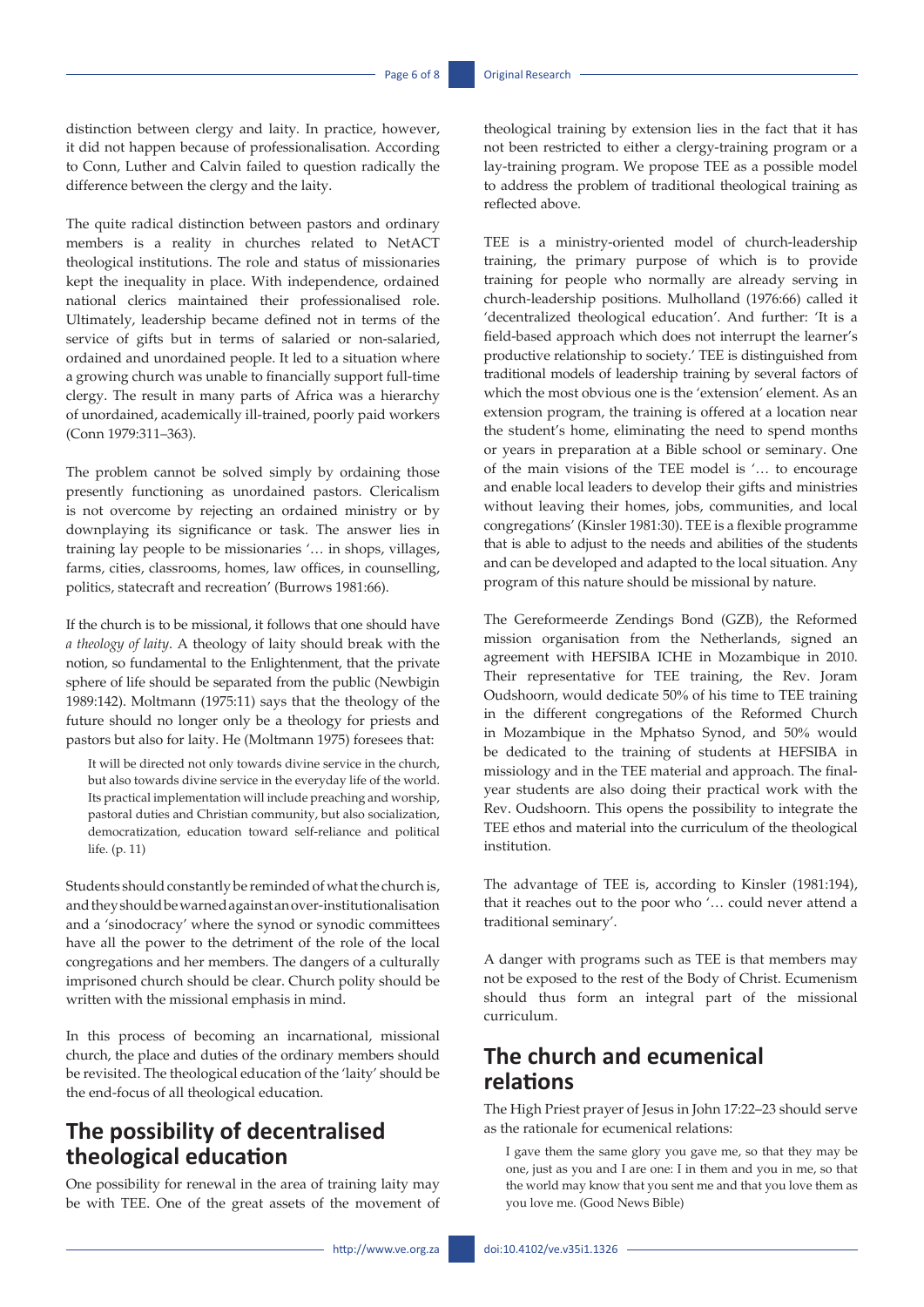In line with this, Durand (1961) wrote:

The glory of Christ is not a passive and latent power of the Spirit, but it is active and should become a visible expression. Through the unified visual evidence and life of the church, the world will be brought to the discovery that the origin of this unity is Christ himself, the Sent of the Father. Thus the unity as the essential characteristic of the church, should serve the coming of the Kingdom. (p. 37, authors' own translation)

We are aware of different interpretations of ecumenism that can broadly be categorised as fundamental ecumenicity, evangelical ecumenicity, World Council of Churches (WCC) ecumenicity and the so called religious ecumenicity. Without entering into this debate, we can identify with the following quote by S. Michael Hoadmann (n.d.):

The ultimate goal is God's glory and the evangelism and discipleship of the lost. The ecumenical venture must be structured in this way. Thus, those we join with must believe the biblical definition of the gospel and they must also be about seeking the same goal of God's glory and the salvation of the lost. (n.p.)

The fact of the matter is that the church and theological institutions should be aware of the 'global body of Christ'. A spirit of denominationalism should make way for a spirit of cooperation and ecumenism as a joint mission strategy. The Cape Town Commitment (Lausanne Congress Third 2011:65, 66) confirms this by stating that a divided church has no message for a divided world and that the failure of the church to live in reconciled unity is a major obstacle to authenticity and effectiveness in mission. Curricula should help future African pastors to welcome partners in their mission endeavours.

Theological institutions should therefore be exposed to ecumenical relations by attending the services and conferences of other denominations. A missional 'audit' should be made to see if ecumenical relations and the unity of the body of Christ are reflected in the curriculum. Strong emphasis should be on joint missional endeavours, opening the horizons of the students even beyond the borders of their own denomination, country and continent.

### **The unreached people groups and oral communication**

'The heart of God longs that all people have access to the knowledge of God's love and of his saving work through Jesus Christ' (Lausanne Congress Third 2011:53). Part and parcel of a missional framework for the NetACT institutions should include unreached and unengaged people.

When the curricula of theological institutions address the need of unreached and unengaged people, when students learn to look further than their own cultural and religious borders, they will be able to grow into spiritual maturity.

Theological institutions should also take cognisance that the majority of the world's population are oral communicators who cannot or do not learn through literate means. More than 50% of oral communicators are unreached. It is estimated that approximately 350 million people are left without a single verse of Scripture in their language. In addition to the 'primary oral learners', there are many 'secondary learners' who are technically literate but prefer to communicate in an oral manner with the rise of visual learning and the dominance of images in communication (Lausanne Congress Third 2011:55).

Reaching the unreached should not only be imprinted on the minds of students through the curricula and reference to literature but also through outreaches. Unreached people groups in specific countries should be identified, prayed for and evangelised. In this process, the translation of the Bible into the languages of peoples who do not possess the whole Bible in their mother tongue should be encouraged. Students should receive training in translation principles so as to be able to help with the translation of the Bible, booklets and pamphlets.

If the theological institutions of NetACT would agree to have missionally driven curricula, the reaching of the unreached and unengaged people groups in at least their countries should get a prominent place.

#### **Conclusion**

In short, the answer to the question, 'Why should an institution and its curriculum be missional?', is simply because it is biblical, because it reflects the Trinitarian heart of God and because it is relevant and all-embracing (Du Preez 2013:130).

In NetACT's *Studying congregations in Africa* (Hendriks 2004:24–25), it is stated that God should be seen as a Trinity and a missional God. It concludes that, since identity is derived from one's faith in this triune and missional God, the implication is that the anthropology and ecclesiology of the church and its institutions should have a profound missional basis. Referring to Korten (1995), the centrality of Jesus Christ as well as the emphasis on the poor and marginalised people are stated:

Jesus' life and teaching tell us that the Kingdom of God is approaching and that it brings salvation for all, especially the poor, the weak, the outcasts, the unjust and sinners. (p. 1)

Little research and work has been done to guide theological lecturers as curriculum developers of the theological institutions and to do so within a missional framework. This article tried to help in this regard.

We close with the appeal of the *Third Lausanne Congress on World Evangelism* (Lausanne Congress Third 2011) and the special section, *Theological Education and Mission*:

We urge that institutions and programs of theological education conduct a 'missional audit' of their curricula, structures and ethos, to ensure that they truly serve the needs and opportunities facing the Church in their cultures. (n.p.)